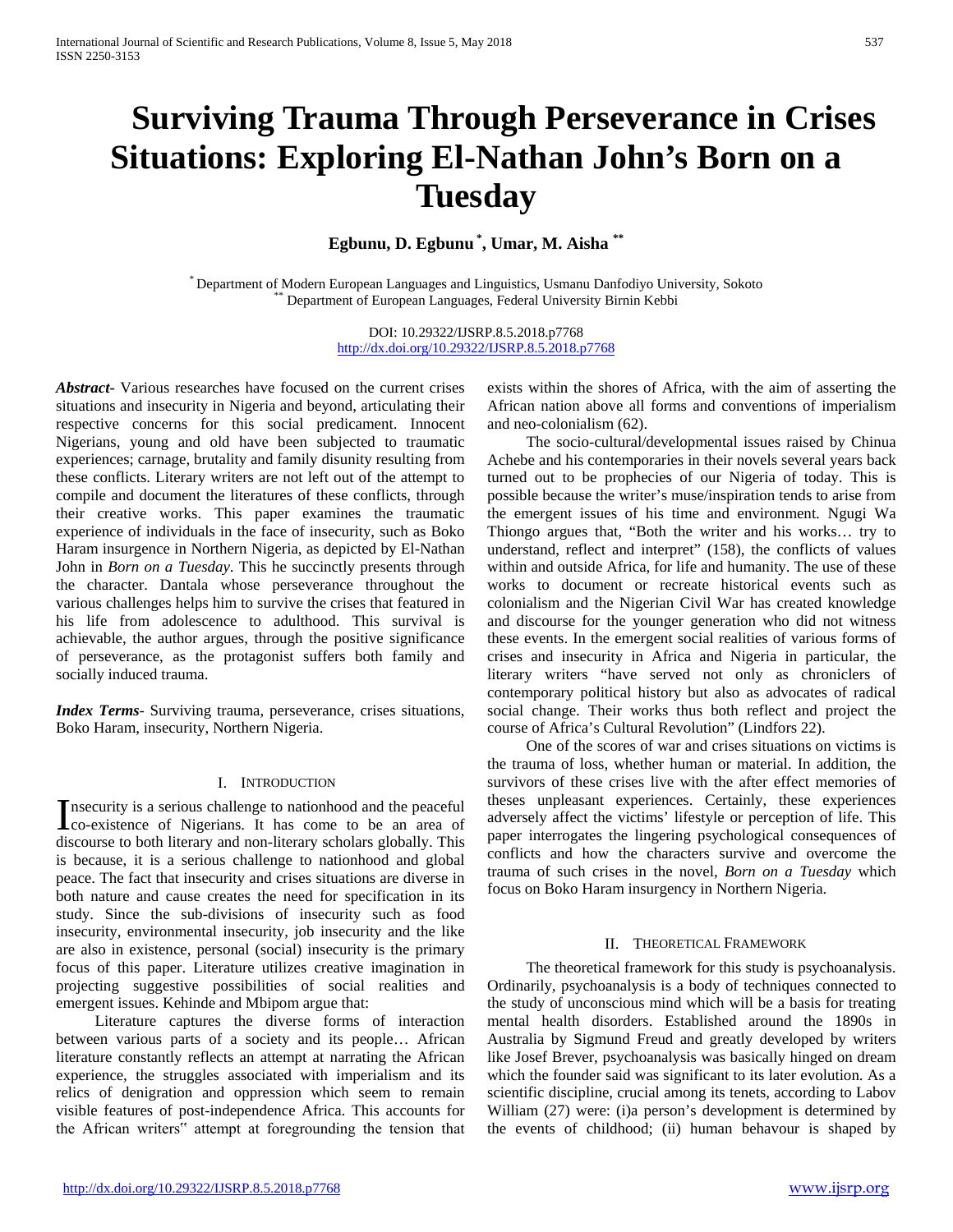irrational drives that are rooted in the unconscious; (iii) there can be mental imbalance when there are conflicts between conscious and unconscious materials and so on.

 As a literacy theory, psychoanalytical criticism has to do with looking at literature and the psyche as things that are fundamentally entwined. In describing how psychoanalysis works in literature, John Kennedy & Dana Gioia postulate that there are three approaches to the study of works of arts. It investigates the creative process of the arts, it attempts a psychological study of a particular artist and the third, which is more relevant to this paper as it analyzes fictional characters. The theories go further to argue that:

 Freud's study of Oedipus is the prototype of this approach which tries to bring about modern insights about human behavior into the study of how fictional people act. While psychological criticism carefully examines the surface of the literary work, it customarily speculates on what lies underneath the text – the unspoken or perhaps even unspeakable memories, motives and fears that covertly shape the work, especially in fictional characterization (722).

 In other words, doing a psychoanalytical study of a work of literature requires a look at the mind of even the author and the characters. Since a look is taken at the traumatic effects of insecurity and how perseverance can be an antidote in such a situation, the psychoanalytical theory will be appropriate.

## **Reflection on Insecurity and Conflicts in Nigerian Literature**

 The security problems in Nigeria, such as insurgency, militancy, ethno-religious as well as environmental conflicts, etc have resulted in uncountable human and material waste. It is therefore an issue of concern to literary writers across Nigeria. The portrayal of characters asserts that, while the innocent suffer and however survive through perseverance, the perpetrators get away with the acts or perish in the ensuing conflicts. The victims are left traumatized to either survive the experience or get destroyed by it. The fast spread of social conflicts in Nigeria has over the years inspired several literary writings across the three genres of literature.

 Since the bitter experience of the Nigerian Civil War, writers like Isidore Okpewho in *The Last Duty,* Buchi Emecheta in *Destination Biafra,* Akachi Ezeigbo in *Roses and Bullets,*  Chimamanda Ngozi Adichie in *Half of a Yellow Sun*, among others, project in their respective imagination, how some of the war victims survive the trauma through perseverance or not, the bitter experiences of the Civil War, several years after. Beyond the Civil War, other writers have also projected imaginative experiences of their characters' survival or tragic end as a result of conflict or crises resulting from communal, ethnic or religious clashes. In the famous Niger Delta environmental crisis, Tanure Ojaide in his fiction and poetry, Helon Habila in *Oil on Water,*  Nwoye in *Oil Cemetery,* Aliyu Kamal in *Fire in my Backyard,*  Adamu Kyuka Usman in *The Death of Eternity*, among others have in their respective ways articulated the trauma of environmental insecurity and its resultant conflicts like militancy and man's vulnerability in these situations.

 The emergence of Boko Haram insurgency in Northern Nigeria, which has led to gory human carnage and waste inspired the writing of the novel, *Born on a Tuesday*, the text of this paper. El-Nathan John's creative imagination is suggestive of the

fact that perseverance is a viable means of surviving the traumatic experience of insecurity as depicted by his protagonist, Dantala.

## **Perseverance: An Antidote to Personal Insecurity in** *Born on a Tuesday*

 Elnathan John's *Born on a Tuesday* is a novel whose lead character's labyrinthine contact with life threatening violence of different faces is iconic of perseverance as a potent panacea in the face of obstructionist realities. As Ben Okri posits, "life does not give you what you want or deserve, it gives you what you see, discover and fight for" (44), we are what we discover, what we find and not what we found ourselves in. The novel's title, which translates as Dantala in Hausa as a male child that is born on a Tuesday is symbolic of being born to the confines of violence which started on a Tuesday. Dantala's name is metonymic of a huge predestined struggle that only time can heal.

 Dantala's presence in the habitation of the prepubescent street urchins under the *kuka* tree in Bayan Layi who "like to boast about the people they have killed" (1) is bad contact with the conventional uncertainties of life which are capable of annihilating the victim. Through perseverance, however, the infant prodigy escapes notorious characters like Gobedanisa who prides himself as a perpetual killer and talks about it in a manner that "you will think he would get *aljanna* for it (killing), that Allah would reserve the best spot for him" (1-2). The kuka boys' notoriety is extended to political hooliganism which makes them set ablaze the Big Party office upon the instruction of the Small Party as Banda leads them. The social environment of Bayan Layi affects the protagonist and other characters so much so that he "joined the Kuka Tree Boys who smoked wee-wee and didn't pray" (34). But as a result of the crisis that led to the death of Banda and other boys, Dantala assertively pulls out of the shock of being a social misfit. He retraces his steps by running away from Bayan Layi to Sokoto to live a decent life as an almajiri under the tutelage of Sheikh Jamal. One of Dantala's Psychological reaction to the trauma of insecurity and crises is to leave the environment in a (symbolic) run, This helps him to over-come the trauma of such experiences and search for safety. When the Kuka Tree Boys were attacked by the police, Dantala runs away from Bayan Layi:

 I run, I cut through the open mosque avoiding the narrow straight road.

 I run through Mallam Junaidu's maize farm. I do not stop. I run past the

 Kuka tree. I will not stop even when I can no longer hear the guns, until

 I get to the river and cross the farms, far, faraway from Bayan Layi" (17).

 Dantala refuses to give up. Rather, he perseveres and runs away from Bayan Layi, He boards a vehicle to Sokoto on a return journey to Dogon Ice, his home town.

 Dantala also uses religious perseverance as a means of surviving trauma. He seeks Allah's forgiveness, for his crimes and for questioning his authority over Banda's dearth. "Once I thought, *astagfirullah*… The thought stayed with me for a long time until suddenly fear gripped me in my chest for questioning Allah and why Banda was destined to die. So I kept saying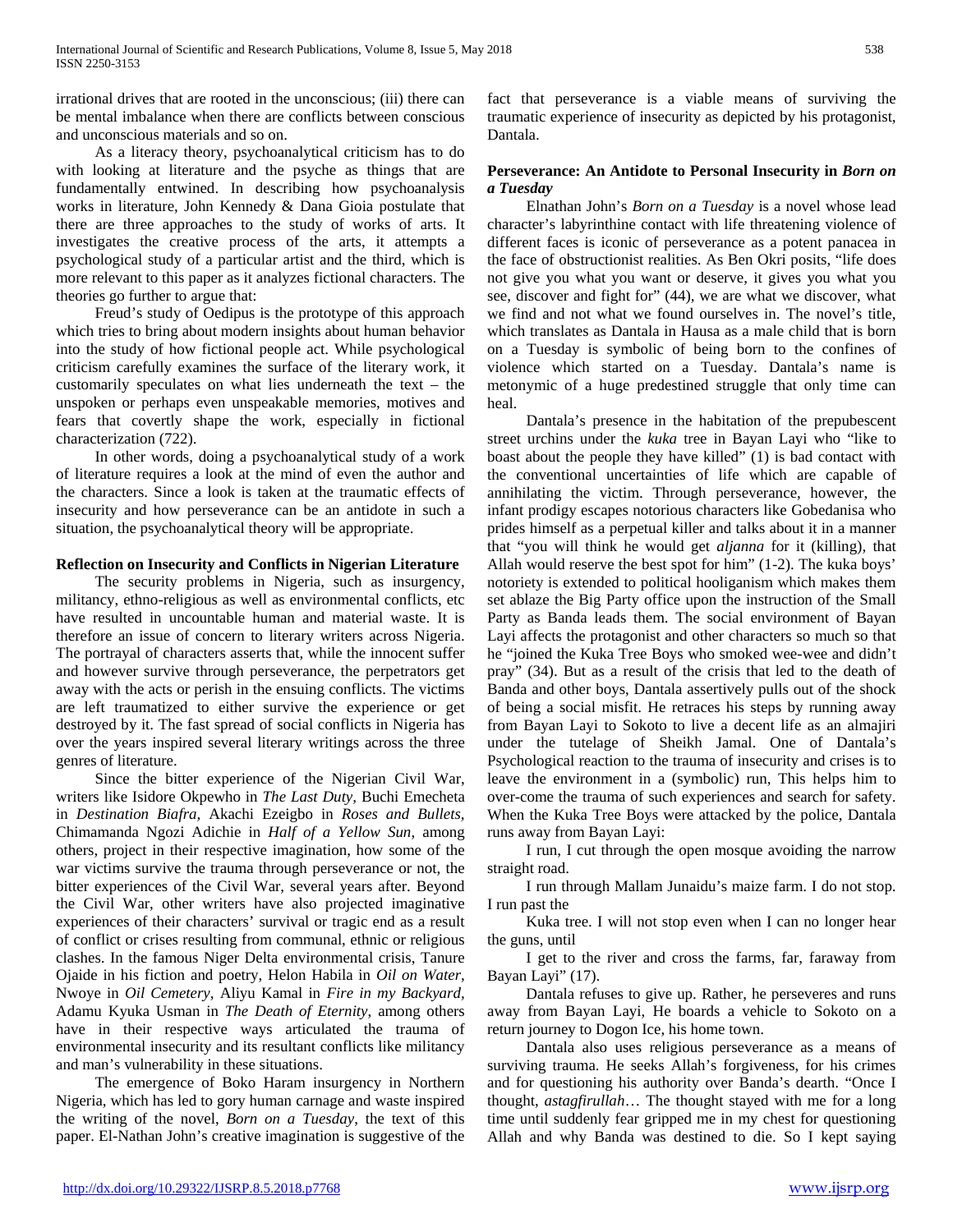*astagfirullah*, Allah gorgive me"(18-19). This purgation and consciousness of God becomes his saving grace in the lorry accident. Dantala thought aloud after the accident: "I think that I did not die in the lorry because I quickly realized my sin and said *astagfirullah* many times" (29). His belief in the mercy of God also is also a perseverance tool for survival, as he regrets all he had done in the past. He says during the mid-day prayer:

 It feels like Allah hears my whisper and answers. I can feel His greatness this morning and I am feeling sorry for the first time for all I have done. For smoking wee-wee. For breaking into shops into shops with the Kuka tree boys. For striking that man wiyh a machete. For questioning Allah on my way back to Sokoto.(29).

 The implication therefore, is that man requires perseverance in order to avert the sordid realities of life such as insecurity. This kind of determination is exemplified by Dantala's words as he flees Bayan Layi, a symbolic representation of the life of uncertainties carefully orchestrated by insecurity. Dantala says: "I run. I cut through the open mosque avoiding the narrow, straight road. I run through Malam Junaidu's maize farm. There are boys hiding there. I do not stop. I run past the kuka tree. I will not stop even when I can no longer hear the guns. Until I get to the river and across the farms, far, far away from Bayan Layi" (17).

 One can see the prodigy's resolve in utterances like 'I do not stop', 'I run past the kuka tree' and 'I will not stop …. from the extract above. Put more succinctly, John intends to affirm the potency of optimism even when the chips are down and there are psychological worries over survival.

 As if the threat to life and intimidation witnessed in Bayan Layi are not enough, Dantala's uneasy and thorny life continues in Sokoto where he hopes to find a haven. He takes solace in Sheikh Jamal and finds a budding friendship in Jibril after a journey in which Dantala sustains bruises from the lorry's involvement in ghastly accident. With the eight thousand three hundred naira on him, there are life threatening scenarios like the death of two *almajirai* and Bilyaminu whose bodies are interred with only the driver left to convey the sad news "to their parents" (20). These gory experiences are capable of traumatizing a greenhorn. That he still survives them presupposes that when one perseveres, one will always find succour. Hope and providence are therefore symbolic in Dantala's perseverance and survival of all the traumatic experiences.

 The horrible stories shared by co-travelers in the bus that conveys Dantala to Dogon Icce are scary. Apart from destroyed farms, displacement of the inhabitants, homelessness and other havoc wrecked by the flood, motorists are not able to ply the road to Dogon Icce. The driver of the bus recounts:

 The floods lasted many days; in fact we couldn't drive into Dogon Icce and all the surrounding villages until last week. Just two rains and the whole place is destroyed. People are dying of sickness… there is no water or hospital in Dogon Icce and many people, especially children, purge until they die. The water got contaminated after the flood and although the local government chairman promised to bring water tankers, they have not seen any yet. (39)

The devastation caused by flood in Dogon Icce which the driver recounts above and the corroboration from co-travellers are by no means little channels of intimidation to Dantala and his mother. However, he journeys on and in order to cushion the psychological effects of such terrifying revelations, he goes for "a little old booklet on the dashboard"… of the bus and asks the driver if he "can have a look" (39).

 With Umma's deteriorating health and Maccido, Hassan and Husseini's adherence to the Shiite sect, life becomes unbearable for Dantala, but he remains resilient and even pledges to restore sanity to his own failing society. Like the transcendent Alwan in Tawfiq al-Hakin's *Song of Death* who vows to liberate his people with the education acquired abroad by refusing to fulfill his familial duties of avenging the death of his father, Dantala, in the face of these uncertainties, vows to leave Dogon Icce in order to return for liberation. His optimism is revealed when he says: "Even if Umma doesn't hear me I will tell her I want to leave. Allah knows my intentions. Insha Allah, when I come back she will see me. One day, Insha Allah, I will take her out of this place to the city, where there are hospitals and bright fluorescent lights" (51). Dantala leaves Dogon Icce for Sokoto with a lot of hope for a better tomorrow. Having such high hopes when uncertainties stare at one in the face is a massive weapon in the face of hostilities.

 Dantala experiences the pain and trauma of maturity. The psychological consequences of the nefarious homosexual acts around him worries him but, Dantala perseveres and remains steadfast and upright. He witnesses illicit sexual relationships both in the motor park new the mosque and Jubril's sexual escapades with Abdul-Nur's wife, but he pulls through without being influenced. Sheikh Jamal's rift with Mallam Abdul-Nur over a good number of religious ideologies is another stumbling block for him. The personality clash between the duo results in sporadic shootings which send Sheikh to a hospital for medical entreaties. This singular episode casts aspersions upon the young learner's future as his benefactor is hospitalized. His fears are in what looks like soliloquy after pondering on how to send a text to Jubril. He says in solitary, "I am afraid that if Sheikh dies, Mallam Abdul-Nur will change towards me. Alhaji Usman may stop sending us money and the new movement will die before it has even started. I do not know where I will go or what I will do" (122).

 Sheikh's death obviously means an end of the road to Dantala and that is not out of place. However, though something of a rarity, the character of the oldest patient in the hospital is a psychological re-awakening of the 'all hope is not lost' philosophy of life. The nameless character "goes unconscious for months and just when they think he might not make it, he wakes up" (121). Bewildered by the conundrum, Dantala concludes that "only Allah knows what type of sickness that is that makes a man go to sleep for months" (121). The creation of such a character is a deliberate ploy to reinforce the despairing Dantala that sickness, like every other threat to life cannot kill until God wills it. As a confirmation of the veracity of such a premise, Sheikh convalesces and returns home to Dantala's delight.

 Jibril(formerly known as Gabriel), comes from Ilorin as a boy convert and relative of Malam Abdu-Nur.Jibril went through various experiences; beating, sexual molestation and abuse by Abdul-nur, he perseveres and never told Dantala. He received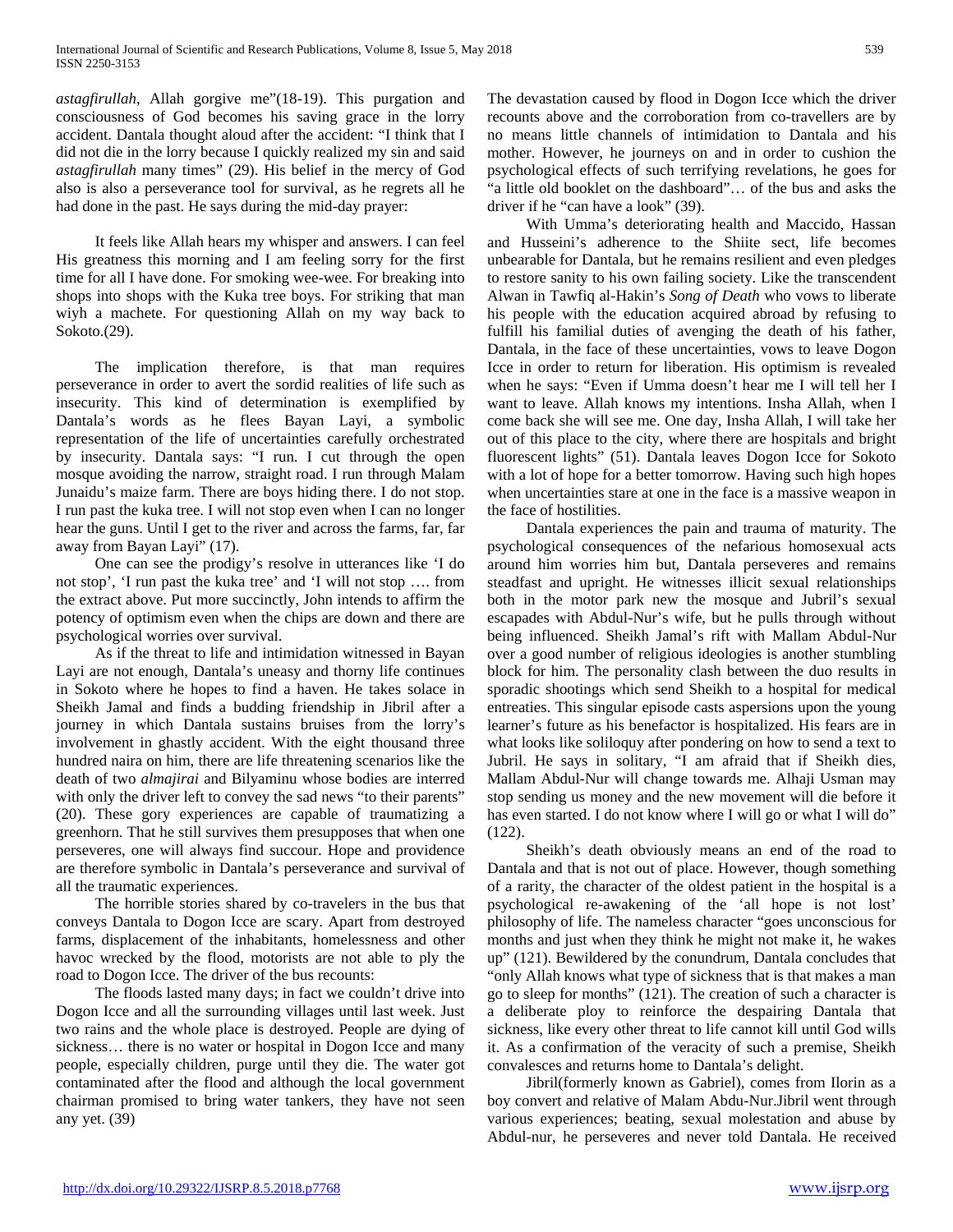punishment for Dantala's crime calmly and says to Dantala; " It is ok. Everything is over now. I already admitted that the book was mine. He has beaten me already" (88).

 Dantala perseveres and pulls through the trauma of his mother's death. "I thought that I would slump over if ever I heard that my mother had died. But hearing now… I feel both sadness and relief in my heart. Relief because, Allah has taken away her suffering. Allah is merciful" (89). On receiving the news of his brother, Hassan's death, he held on to his fate in God, despite the pain he felt.

 Khadija, Dantala's aunt bears physical evidences of the crises in her life; her husband abandons her for a new wife, she is stressed in the care for her traumatized sister, who suffers in silence until her eventual death. Dantala describes her thus: "She has creases on her forehead and grey hair in her eyebrows. There are no smiles left in her eyes, only dullness. She stoops slightly as she walks…" (106). In her own words, Khadija explains to Dantala all her pain and her efforts to shed tears. She says: "… I cried for my husband, I cried for Umma. I cried for my empty womb. …So when Umma died, I look for tears… but nothing (111).

 Aside Jibril's illicit sexual affair with his own brother's wife which Dantala witnesses and he is overawed, he is further bewilderingly embarrassed by an encounter with a veteran prostitute that Jibril introduces him to. In his naivety, Dantala, after being cajoled into agreeing to have a 'taste of haram' goes to the brothel and had an encounter with a prostitute. What is arguably the crescendo of individual insecurity is Dantala's detention and incarceration in a cell over the alleged membership of the Mujahideen sect. Sale's astonishing involvement in the movement marks another of Dantala's close shave with death since the former was an acquaintance of the later in Sheikh's custody. There was an ample opportunity to initiate Dantala into the sectarian movement, especially given his being a patsy. The abysmal condition of the cell and how human beings are murdered with reckless abandon are all enough to make any onlooker conclude that it is Dandala's end of the road. One of the inmates called Samaila "has a running stomach and is throwing up. It looks like Cholera… He has been stooling all afternoon. Now he is too weak to even move. At some point he stretches his hand to me" (242), Dantala narrates. With deaths of other inmates always before him, Dantala is christened a landlord in the captivity. A Mutu, the soldier that brings the 'catch' into the cell even refers to Dantala as landlord. He says, "Landlord, I have brought you new tenants" (246). After the heinous use of pliers and screwdrivers all to sniff life out of both guilty and innocent souls, A Mutu renames Dantala as 'black spirit'. As he regains his freedom, he discovers that his love, Aisha is married to a senator, but he remains unperturbed. Immediately, he, as ever, professes his perseverance and says, "I think of all things I must do: cut my hair, wash with hot water, start writing out my story. Then take a bus and go wherever it is headed (261). This is probably the apogee of Dantala's resilience in the face of uncertainties. Despite the plethora of forces that try to erode the right to existence of a resolute individual, he remains firm in his decision to live. The author's creative decision to make Dantala a formidable character is borne out of the need to sustain the authenticity of the narration, the need for someone to tell the story; an insider in the mystery of the insurgency in Northern

Nigeria. This is therefore a clarion call to survivors to come forward to tell the real story. Taking a bus to go wherever it is headed is a strong desire and ambition to undertake another journey of life no matter how thorny and narrow the route is. With the plans that Dantala unfurls at the end of his saga, there is a spirit of return, reprocessing fears that are overtly triggered by the societal fragility felt within and outside his own society as its fundamental values are seriously jeopardized from both inside and outside forces. It is observable that Dantala is tested (and he has tasted), his courage re-examined and his perseverance reckoned with through the very dark mirror of uncertainties. Let it be noted that through the confrontations, according to Fred Botting, emerges "a powerful means to reassert the values of society, virtue and propriety; transgression, by crossing the social and aesthetic limits, serves to reinforce or underline their value and necessity, restoring or defining limits" (7).

 Elnathan John's *Born on a Tuesday*, though a creative piece, delves into the uncharted waters of the Boko Haram insurgency in Northern Nigeria. The novel creates a spider's web of all the issues, people and places related in one way or the other with the mystery of these religious sects. It presupposes the active and inactive roles of Islamic scholars and politicians in the genesis and existence of these sects. The character Dantala is used to exemplify the immediate and remote experiences of the casualties of the activities of the sects and the effects of these activities of the life of these individuals; family, society and nation. Most importantly, it presents a character's struggle for survival in the face of life's challenges and insecurity.

 The lingering nature of the scary experience of the homosexual act perpetrated by Abdulkareem and Bilal exemplifies how tortuous sordid realities can be. The psychological burden such experiences bring upon the victim is depicted in the reminiscences Dantala has after witnessing the ungodly act. Dantala recollects, "*Astighfirullah*, but I find myself still wishing Abdulkareem and Bilal would fall inside a well of soldier ants that will eat them up slowly… though I thought it was all gone, I still have these dreams. I hate them more because the dreams seem to go on forever…"(62). When the dream of witnessing two male adults forcing themselves into each other continues to pummel a tenderfoot like Dantala, there is evidence of psychological torture capable of constituting psychological insecurity. That is seen in the way the feelings surge forward at every slight opportunity. When Mallam Abdul-Nur decides to admonish Dantala over the latter's avoidance of the boys who smoke around the mosque, he says, "…and it (the experience) all came rushing through my head…" (63). More to the fact that escaping the effects of psychological insecurity is not a jejune affair is yet another round of psychological torture to which Dantala is exposed. He remembers that

 I went into the toilet and locked the door. Then I brought it out. I didn't want to. I tried hard not to, but the feeling was strong and raging in my body like the fast running water in a river during the rainy season. At first I just held it. Afterwards I shut my eyes and stroked it, slowly, then quickly until a feverish cold passed all over my body and gripped me and made my legs wobbly and I needed to use my left hand to support myself against the wall. When it passed, I had made a mess of the toilet floor, my hands and my trousers (63).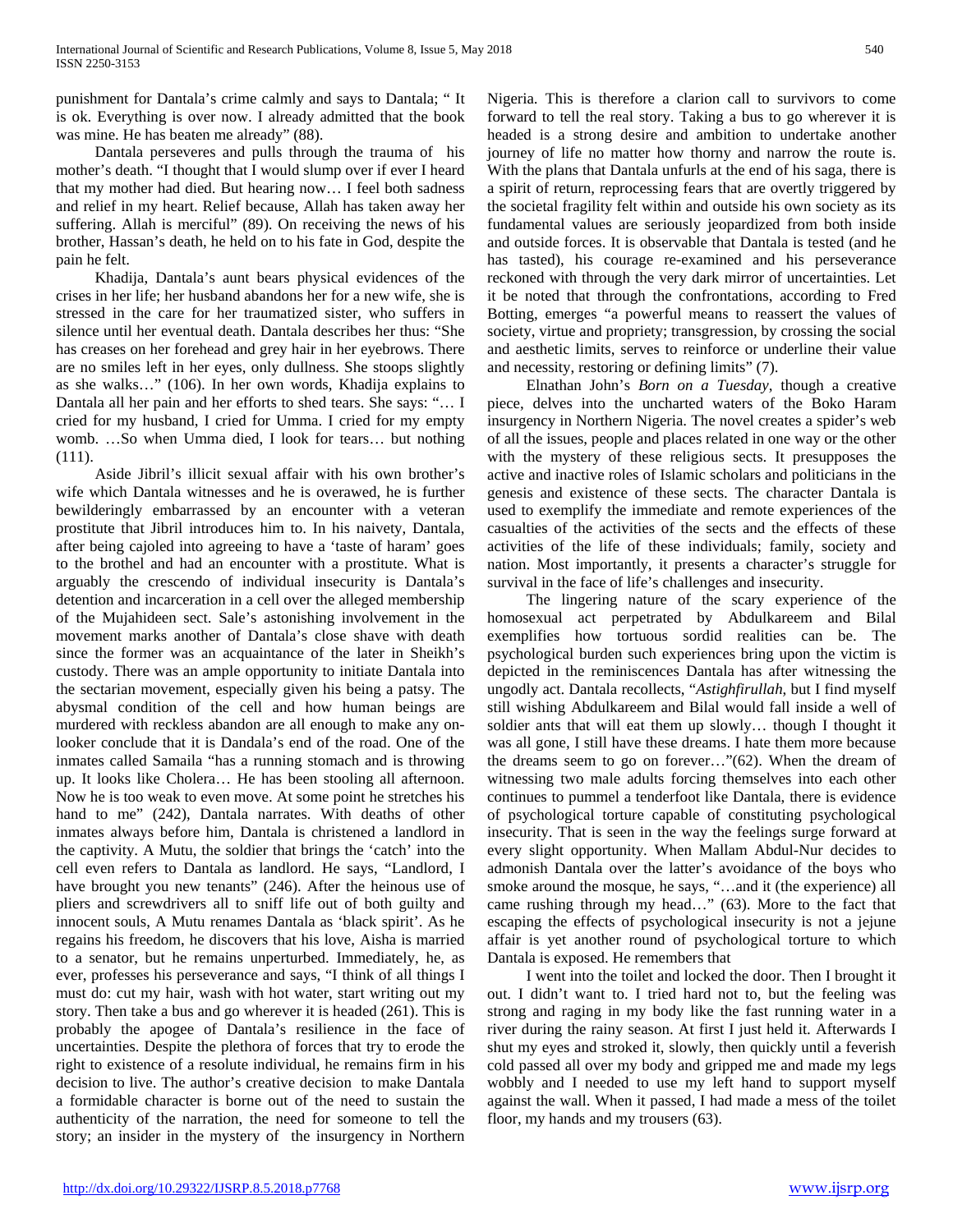The efforts towards self-flagellation from masturbation as seen in the experience above depicts the concerted efforts required of man in order to move away from the trauma of psychological insecurity. This paper posits that the mess on the floor is symbolic of how the Nigerian land is messed up by the spoils of insecurity of different kinds. When insecurity severs the dreams and aspirations of individuals of a society, there is need to resort to togetherness as a way out of the pit. In other words, when adversaries strike the individual dwellers of a nation state, the spirit of collectivity should be invoked by the members of the society in order to wage the appropriate war against the whims of insecurity. This is what the collective rescue of the woman with grains of wheat on her head who "slips and falls flat" (42) owing to the psychological consequences of their community exemplifies. When she begins to wail over the total loss of the contents of her polythene bag, "the other women take her by the hand to lift her up" (42). Therefore, instead of wailing over the ugly accompaniments of insecurity, the individuals are to take shared responsibility as illustrated by the helping hands lent the falling woman.

 Umma's dementia is a consequence of trauma over the loss of her children: Hassana and Husseina to the flood that ravaged Dogon Icce before Dantala arrives. This depicts environmental insecurity and its psychological effects. When Umma sees Dantala, she only "looks up at him, smiles and without saying a word, gets up and leaves the room" (46). This reaction as a result of a progressive deterioration in cognitive function due to damage in the brain is not unconnected to the untimely death of her twins that were carried away by the flood. The psychological war she wages against this ugly psychological state shows the required perseverance when there is an attack by such environmental insecurity.

 The taxonomic upsurge of religious sects across the two major religions in Nigeria: Islam and Christianity constitute some form of insecurity to the populace. In both religions there are sectarian and denominational divisions and these are largely responsible for the palpable unrest among members of society. In *Born on a Tuesday*, John mirrors some of these sectarian divisions and how they are a part of the causes of insecurity in the nation state. For instance, the upsurge of the *Mujahideen* and government's crackdown on it leads to loss of many lives. However, the manner in which Elnathan John incites the people against the movement is a deliberate ploy to reawaken the consciousness of the people to denounce a traumatizing development like sectarian division. Dantala recollects, "Outside the mosque, boys are gathering and piling old tyres. Everyone has a stick or machete. The police have disappeared from the streets. People begin to scream and burn the tyres and write on walls with charcoal: 'we don't want Mujahideen" (229).

#### III. CONCLUSION

 The scholarly attention of this essay was on interrogating perseverance as an antidote to the trauma that insecurity subjects the individual members of society. After subjecting the novel,

Elnathan John's *Born on a Tuesday* to a thorough literary investigation, it was discovered that the novel x-rays the ugly accompaniments of insecurity in Nigeria and attempts to proffer alternative solutions to the menace instead of the obviously impotent efforts of the government. Looking at the psychological and psychic nature of the effects of insecurity, the author proffers perseverance, that is, the die-hard spirit in the face of life threatening woes. Instead of despairing, the author feels man's mental firmness as seen majorly in the defiant character of Dantala can only catapult him to the other phase of life. One other angle is the crave for some collectivity in confronting insecurity and its institutions. In other words, there is a clarion call on those reduced to subaltern societies by insecurity to rise up to the challenge and bring it to its heels. Therefore, literature especially the novel can be a tool with which polemics can be provoked, literary artists called upon and the entire populace reoriented towards fighting insecurity in Nigeria.

#### **REFERENCES**

- [1] Abrams, M.H. *A Glossary of Literary Terms.* New York: Thomas Wadsworth, 2005.Print
- [2] Botting, Francis. *Gothic.* London: Routledge, 1996. Print.
- [3] Ikedi, James. Homosexuality, Theology and the Church. London: OUP, 2015. Print.
- [4] John, Elnathan. *Born on a Tuesday,* Abuja: Cassava Republic, 2015. Print.
- [5] Kehinde, A and Mbipon, J. E 2011,"Discovery, Assertion and selfrealization in Recent Nigerian Migrant Feminist of Sefi Atta's *Everything Good Will Come*." *African Nebula*, Issue 3. Print.
- [6] Kennedy, X.J and Gioia, Dana. An Introduction to Fiction. 10<sup>th</sup> ed. London. Pearson
- [7] Longman, 2007. Print.
- [8] Labov, William. *Principles of Linguistic Change*. London: Blackwell, 1994. Print.
- [9] Lindfors, Bernth. " Politics, Culture and Literary Form" *African Literature, An Anthology*
- [10] *of Criticism and Theory.* Eds. Olaniyi Tejumola and Quayson Ato. U.S.A: Blackwell Publishing, 2009, 22-30.
- [11] Martin, Uche. *Homosexualism.* Enugu: Akanma Publishers, 2014. Print.
- [12] Okri, Ben. *A Writer Does Not Come Out of a Deluge.* An interview granted The Source Magazine in 1999. Print
- [13] Tawfiq, Alhakim. *Fate of a Cockroach and Other Plays.* Cairo: Azhar Publications, 1952. Print.
- [14] The Holy Bible, King James Version (KJV). Texas: Jet Move Publishing Inc. 2003. Print.
- [15] The Holy Qur'an. English Translation and Commentary, 1994. Print.
- [16] Unigwe, Chika. First Love, Friendship and Family Under Boko Haram in Nigeria. Bookreview.com. Retrieved 4<sup>th</sup> April, 2017. Web.

#### **AUTHORS**

**First Author** – Egbunu, D. Egbunu, Department of Modern European Languages and Linguistics, Usmanu Danfodiyo University, Sokoto, e-mail: egbunudee@gmail.com **Second Author** – Umar, M. Aisha, Department of European Languages, Federal University Birnin Kebbi, e-mail: aishaumar543@gmail.com